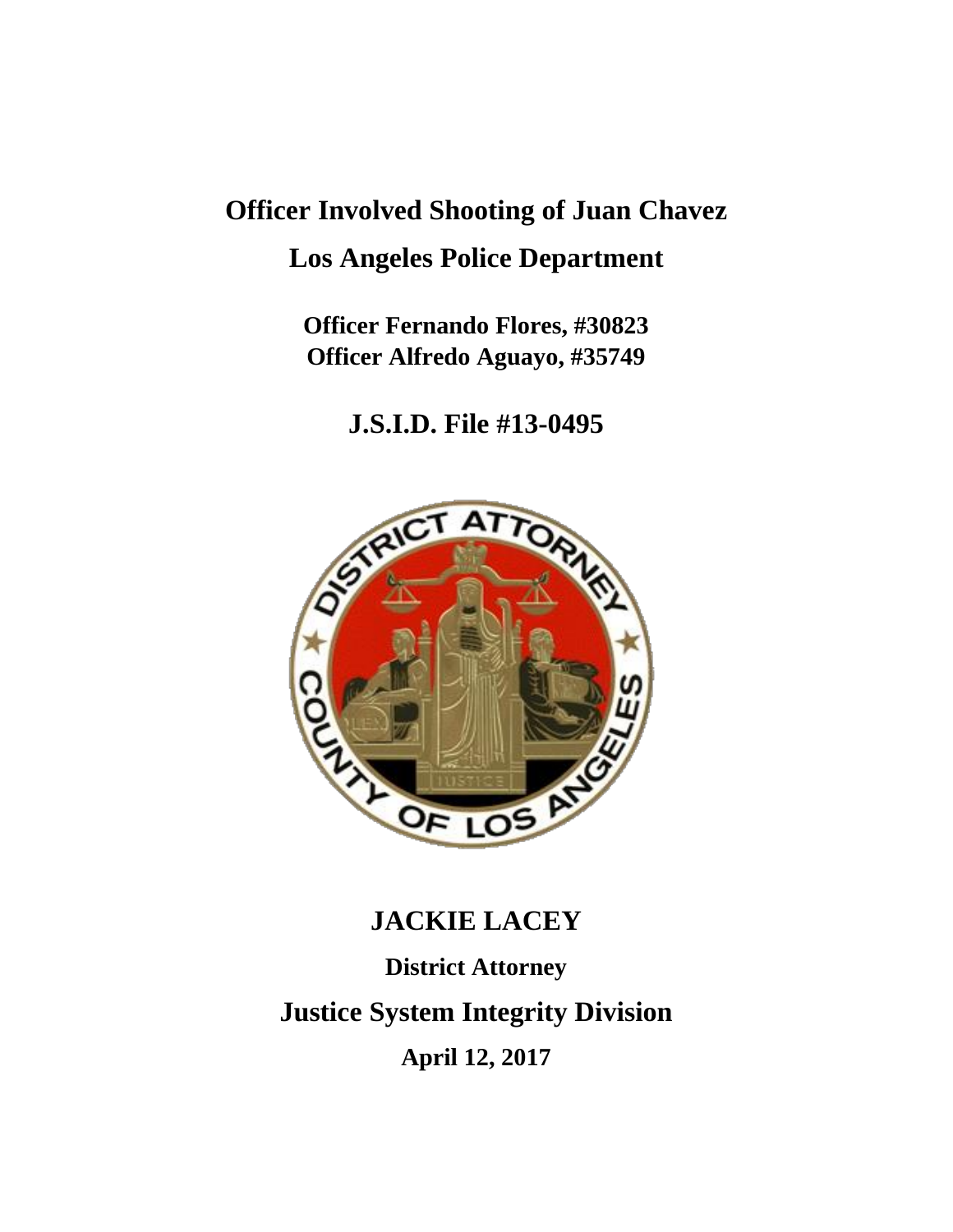#### **MEMORANDUM**

| TO:             | <b>COMMANDER ROBERT A. LOPEZ</b><br>Los Angeles Police Department<br>Force Investigation Division<br>100 West First Street, Suite 431<br>Los Angeles, California 90012 |
|-----------------|------------------------------------------------------------------------------------------------------------------------------------------------------------------------|
| FROM:           | <b>JUSTICE SYSTEM INTEGRITY DIVISION</b><br>Los Angeles County District Attorney's Office                                                                              |
| <b>SUBJECT:</b> | <b>Officer Involved Shooting of Juan Chavez</b><br>J.S.I.D. File #13-0495<br>$F.I.D.$ File #F061-13                                                                    |
| DATE:           | April 12, 2017                                                                                                                                                         |

The Justice System Integrity Division of the Los Angeles County District Attorney's Office has completed its review of the July 16, 2013, fatal shooting of Juan Chavez by Los Angeles Police Department (LAPD) Officers Fernando Flores and Alfredo Aguayo. It is our conclusion that Officers Flores and Aguayo acted in lawful self-defense and defense of others at the time they fired their weapons.

The District Attorney's Command Center was notified of this shooting on July 16, 2013, at approximately 9:20 p.m. The District Attorney Response Team responded to the location. They were given a briefing and walk-through of the scene by the LAPD, Force Investigation Division (FID).

The following analysis is based on reports, recorded interview transcripts, video recordings, and photographs submitted to this office by FID. The departmentally compelled statements of Officers Flores and Aguayo were considered in this analysis.

## **FACTUAL ANALYSIS**

On July 16, 2013, LAPD Gang Impact Team (GIT) Homeland Security Investigations (HSI) Task Force Officer Fernando Flores and Gang Enforcement Detail (GED) Officer Alfredo Aguayo were assigned to monitor a vigil for a deceased 18th Street gang member. Both officers were dressed in plain clothes and were in an undercover vehicle. Flores was the driver and Aguayo was seated in the right front passenger's seat. They were joined in this assignment by LAPD Officers Carlos Carias and Jose Sanchez, who were also in plain clothes and in another undercover vehicle. A single chase unit was designated to assist the two undercover units should it become necessary. The objective of this assignment was to identify members of the 18th Street criminal street gang.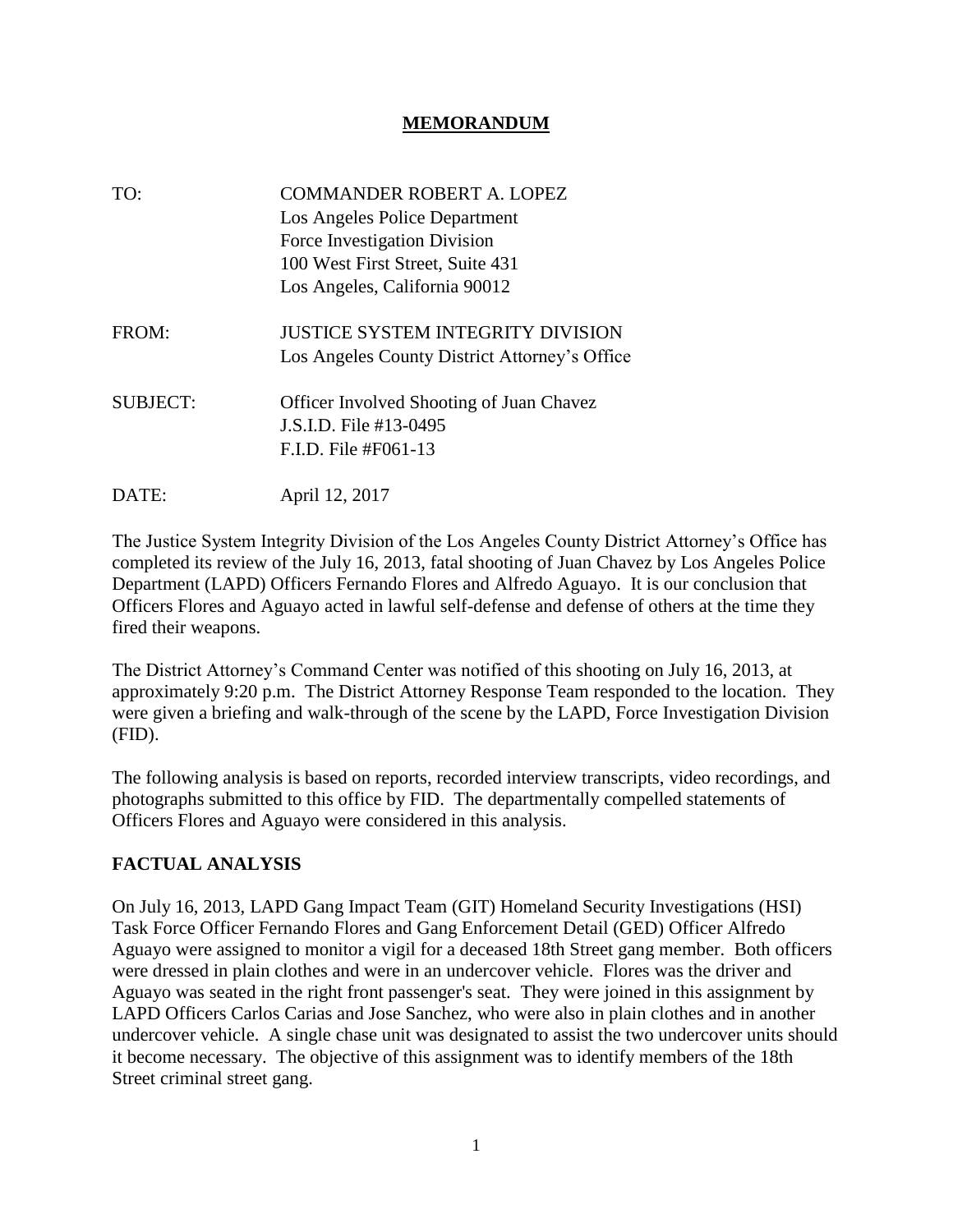The vigil was held at a storefront church located at West Pico Boulevard in Los Angeles. At approximately 8:00 p.m., Flores and Aguayo parked their undercover vehicle on the north side of West Pico Boulevard, east of the target location. From their vantage point, the officers could see the front of the church, located south and west of their location.

.

At approximately 8:50 p.m., a man, later identified as Juan Chavez,

proceeded eastbound on the north sidewalk, heading toward the officers.<sup>1</sup> Chavez was holding a baseball cap in his left hand. As he walked along the passenger's side of the officers' vehicle, Chavez turned his head to the right and looked into the officers' car.<sup>2</sup> As Chavez walked past the rear quarter panel, he reached his right hand into the front area of his waistband, turned to face south and stepped backward. As he stepped back, Chavez bent forward and looked into the passenger's side window of the officers' car. 3

Both officers opened their car doors Chavez stepped back.

 Flores dropped down to his knee, taking cover behind the side of his car briefly, and then stood and fired several more shots.

Chavez fell

As he fell, he dropped the revolver.

Aguayo broadcast a help call, indicating that shots had been fired. The officers' attention remained divided between Chavez and the front of the church until chase Officers Raymond Flores and Richard Meza arrive at the location. 4

Several individuals who had been in front of the church fled the location. However, there were still over 100 people inside the church who needed to be cleared. The process of clearing the church was lengthy and time consuming, and delayed paramedics from safely entering the scene. Due to tactical concerns, paramedics were not permitted to enter the scene until 10:30 p.m. After assessing Chavez, paramedics pronounced him dead at 10:34 p.m.<sup>5</sup>



<sup>&</sup>lt;sup>4</sup> No physical evidence was recovered from the front of the church which would indicate shots had been fired from that location.

<sup>5</sup> At approximately 9:06 p.m., several officers approached Chavez, who had not yet been searched or handcuffed. Officer Jose Sanchez checked Chavez' wrist and determined that he did not have a pulse.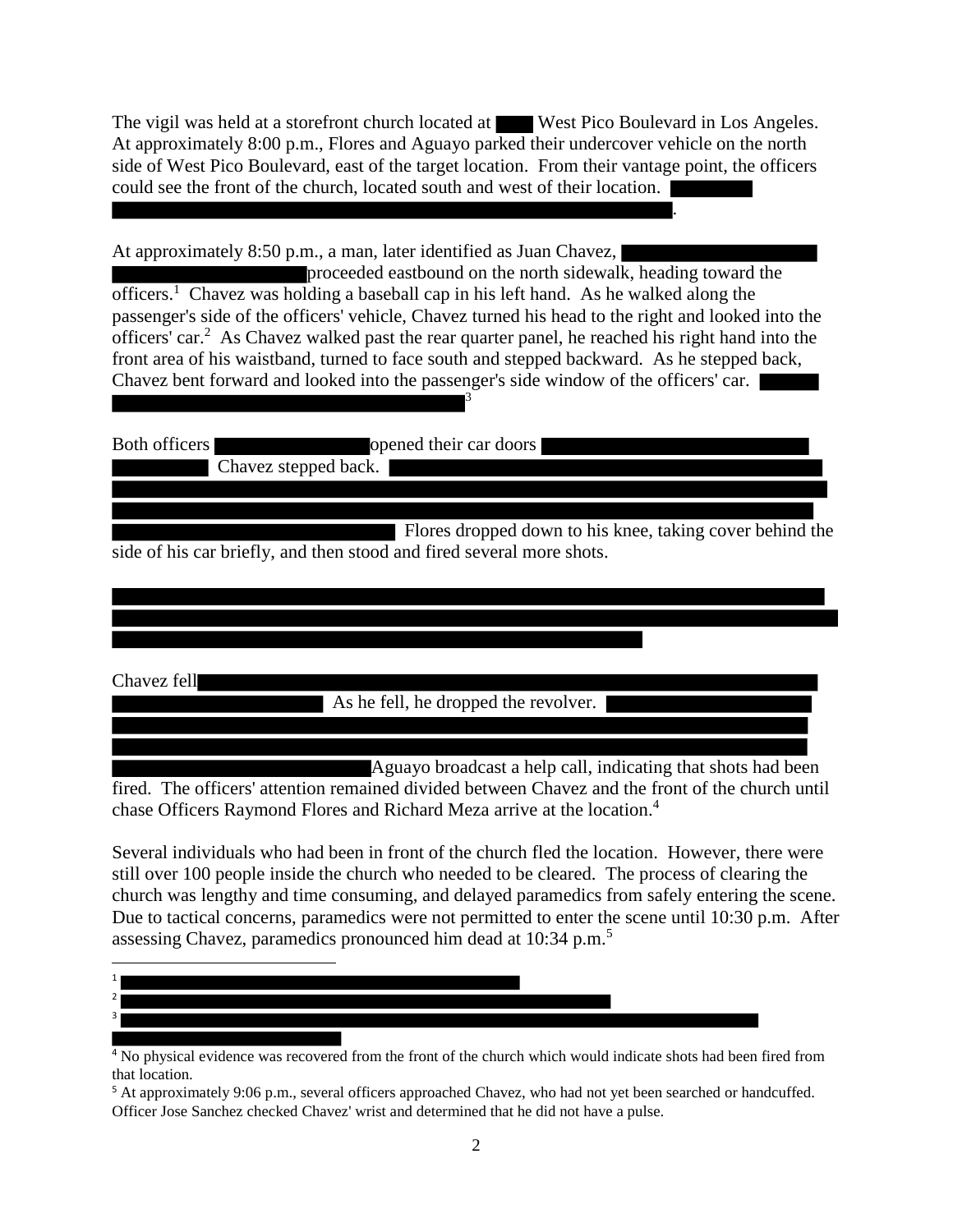A surveillance camera system for the business located at West Pico Boulevard captured the officers' and some of Chavez' actions during the incident. One of the cameras was affixed to the exterior of the location 15 feet above ground level and faced southeast. This camera depicted most of the incident.<sup>6</sup> A second camera was located inside the business. This camera faced south and recorded the interior of the business. This camera also provided a view of the area just outside the south facing window, where the officers' vehicle was parked. This camera captured the activity along the passenger's side of their car.

The exterior camera shows Chavez walking past the passenger's side of the officers' car holding a baseball cap in his left hand. As he passes the car, Chavez turns his head and appears to be looking inside the car. As he reaches the rear of passenger's side, Chavez slows his gate, reaches toward his waistband area with his right hand, steps back and bends forward, as if peering into the officers' car. As Chavez steps back, an awning obscures the view of his body with the exception of his feet.

Aguayo's car door cracks open, causing the interior light to illuminate. Aguayo exits the front passenger door, turns to face Chavez and begins to raise his duty weapon. Chavez walks east, out of the camera's view. Flores quickly exits the driver's side, raises his gun and both officers fire several rounds quickly. Chavez' hands can be seen briefly and depict Chavez holding two objects, one in each hand. Chavez falls backwards onto the sidewalk and his entire body is obscured by the awning. A puff of smoke, consistent with a gunshot, can be seen coming from Chavez' location. Flores briefly squats down. Flores stands and fires several additional rounds. The revolver is seen tumbling from Chavez' location, landing in the gutter.

Both officers stop firing and begin to approach Chavez. Immediately, their attention is directed west of their location. Both officers duck down and appear to be panicked. About one minute later, a marked black and white vehicle arrives at the scene.

The interior camera shows Chavez walking by the officers' car holding a hat in his left hand. As he arrives at the rear of the passenger's side, he reaches his right hand in the area of his waistband, bends forward and appears to be looking into the officers' car. His right arm is bent at the elbow. Chavez stands up and, as Aguayo's door begins to open, Chavez extends his right arm toward the officers' vehicle in a motion consistent with someone pointing a gun. Both officers exit and Chavez moves eastbound, out of the camera's view. Both officers fire their duty weapons.

Chavez was armed with a .357 Magnum Taurus revolver.<sup>7</sup> The revolver was found in the gutter adjacent to the north sidewalk of West Pico Boulevard. The gun contained six spent casings. A bullet fragment located on the south sidewalk adjacent to 1810 Pico Boulevard was tested and determined to have been fired from Chavez' revolver.<sup>8</sup> A single characteristic particle of gunshot residue was found on Chavez' right hand and many consistent particles of gunshot residue were detected on Chavez' right and left hands. The presence of gunshot residue on Chavez' hands

 $\overline{\phantom{a}}$ 

<sup>6</sup> An awning located above the north sidewalk obstructed the camera's view of Chavez' actions during most of the incident.

<sup>&</sup>lt;sup>7</sup> The revolver was stolen from its owner in an auto burglary in 2008.

<sup>8</sup> This round was discharged in a southwest direction.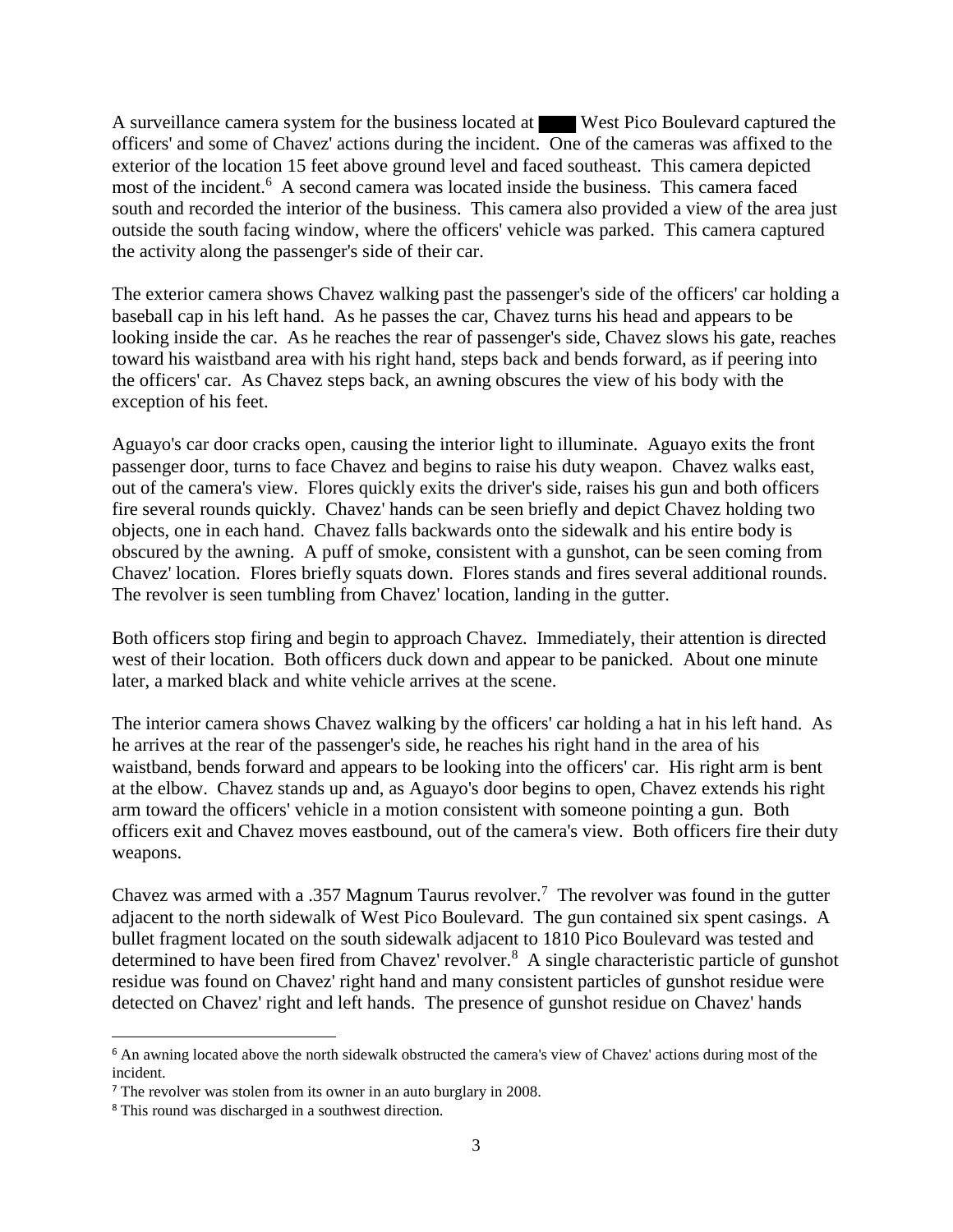indicates that he may have discharged a firearm or had his hands otherwise in an environment of gunshot residue.

Flores was armed with his department approved .40 caliber Smith & Wesson semiautomatic pistol. Aguayo was armed with his department approved .40 caliber Glock Model 22 semiautomatic pistol. A total of eighteen cartridge casings were recovered at the scene. An analysis of the officers' weapons and the casings located at the scene verified Flores fired his duty weapon eight times and Aguayo fired his duty weapon ten times.

On July 18, 2013, Los Angeles County Deputy Medical Examiner Lawrence Nguyen, M.D., performed an autopsy on Chavez' body. Chavez sustained seven gunshot wounds. Chavez suffered a single gunshot wound to the right flank, which traveled right to left and front to back. Two of the gunshot wounds were to Chavez' left shoulder and traveled left to right and slightly downward. One of the gunshot wounds was to Chavez' left upper shoulder. The direction of this wound was left to right, slightly back to front and downward. Two gunshot wounds were to Chavez' left upper back. The direction of these wounds was left to right, slightly back to front and slightly downward.<sup>9</sup> Chavez also sustained a gunshot wound to his left calf, which traveled downward and back to front. Dr. Nguyen ascribed the cause of death as multiple gunshot wounds.

Chavez was 37 years old, weighed 205 pounds, and stood 5'9" tall. Chavez was a documented member of the 18th Street criminal street gang and had the word "eighteen" written across his back.

## **CONCLUSION**

 $\overline{\phantom{a}}$ 

"The 'reasonableness' of a particular use of force must be judged from the perspective of a reasonable officer on the scene, rather than the 20/20 vision of hindsight…The calculus of reasonableness must embody allowance for the fact that police officers are often forced to make split-second judgments—in circumstances that are tense, uncertain, and rapidly evolving—about the amount of force that is necessary in a particular situation." Graham v. Connor (1989) 490 U.S. 386, 396-397.

According to the law in California, a person acted in lawful self-defense or defense of another if (1) he reasonably believed that he or someone else was in imminent danger of being killed or suffering great bodily injury; (2) he reasonably believed that the immediate use of deadly force was necessary to defend against that danger; and (3) he used no more force than was reasonably necessary to defend against that danger. CALCRIM No. 505. The People have the burden of proving beyond a reasonable doubt that a person did not act in lawful self-defense or defense of another. If the People fail to meet this burden, a jury must find the defendant not guilty. CALCRIM No. 3470.

<sup>&</sup>lt;sup>9</sup> One of the gunshot wounds to the left upper back was immediately life threatening.